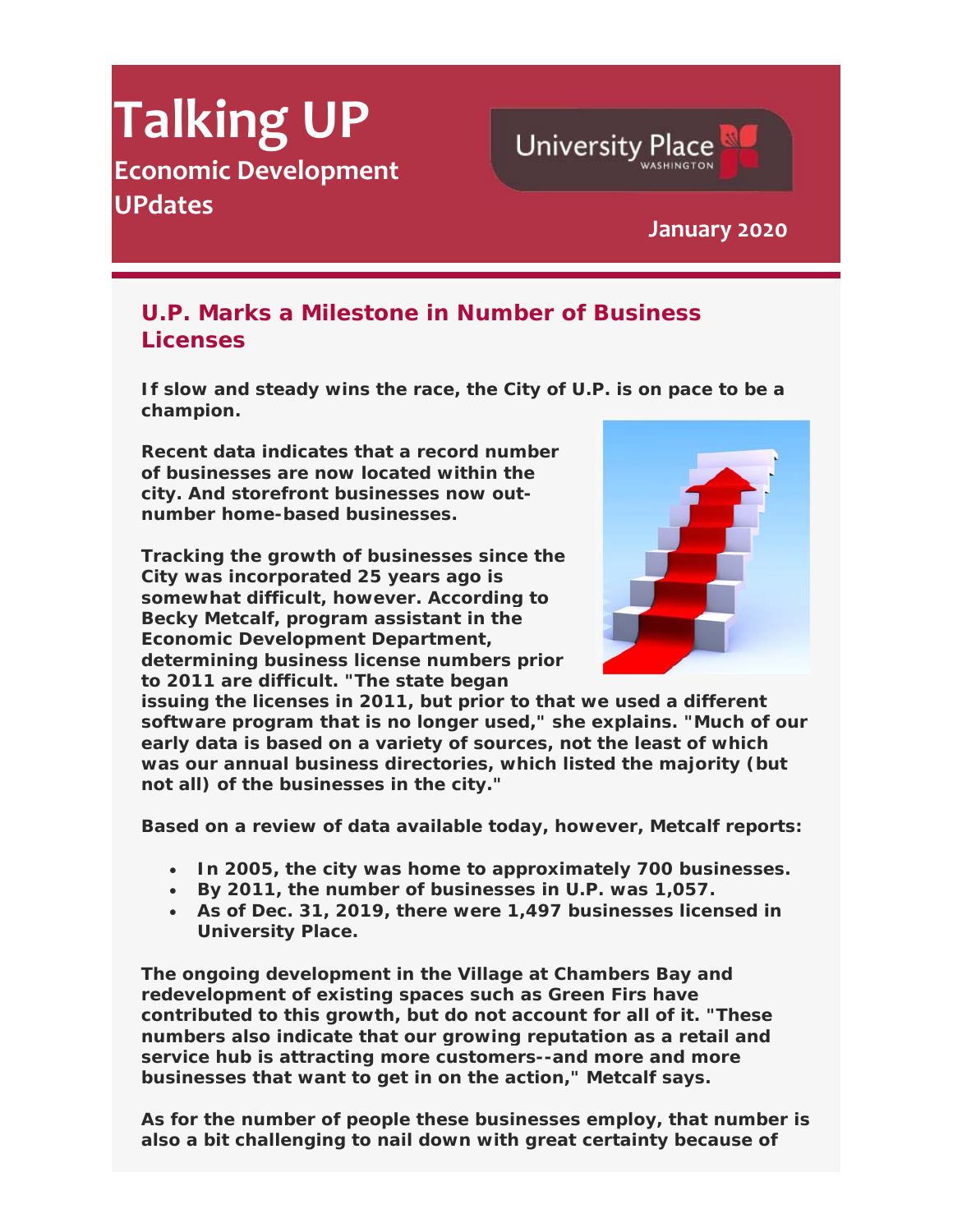**everything from seasonal hires to closings and openings. But according to the City's Regional Growth Area Subarea Plan that was created in 2015, there were 6,319 people employed in University Place.**

**"Given that our population is just over 33,000, that represents a healthy local employment rate, but we are always looking for more and more opportunities for people to find work in U.P.," Metcalf says.**

#### **Learn, Prepare, Survive**



**During 2020, the City of University Place Economic Development Department will be covering a series of topics related to emergency preparedness designed specifically for businesses.** 

**In each issue of** *Talking UP***, we will tackle topics such as how to prepare for extended closures following a major disaster, protecting inventory amid major power disruptions, making contingency plans for financing after emergencies, how to communicate updates to your customers and stakeholders, and more.** 

**If your business would like a personalized training session on preparedness, please contact Becky Metcalf who can assist with arranging workshops led by local experts, including City of U.P.** 

**public safety personnel.** 

**Learn how to protect your livelihood and prevent your business from becoming one of the estimated 60 percent that never reopen following an emergency. Make plans to attend a workshop on Natural Disaster Preparedness for Community Leaders on Feb. 19 from 8 a.m. to noon.** 

#### **New Business Gets Creative**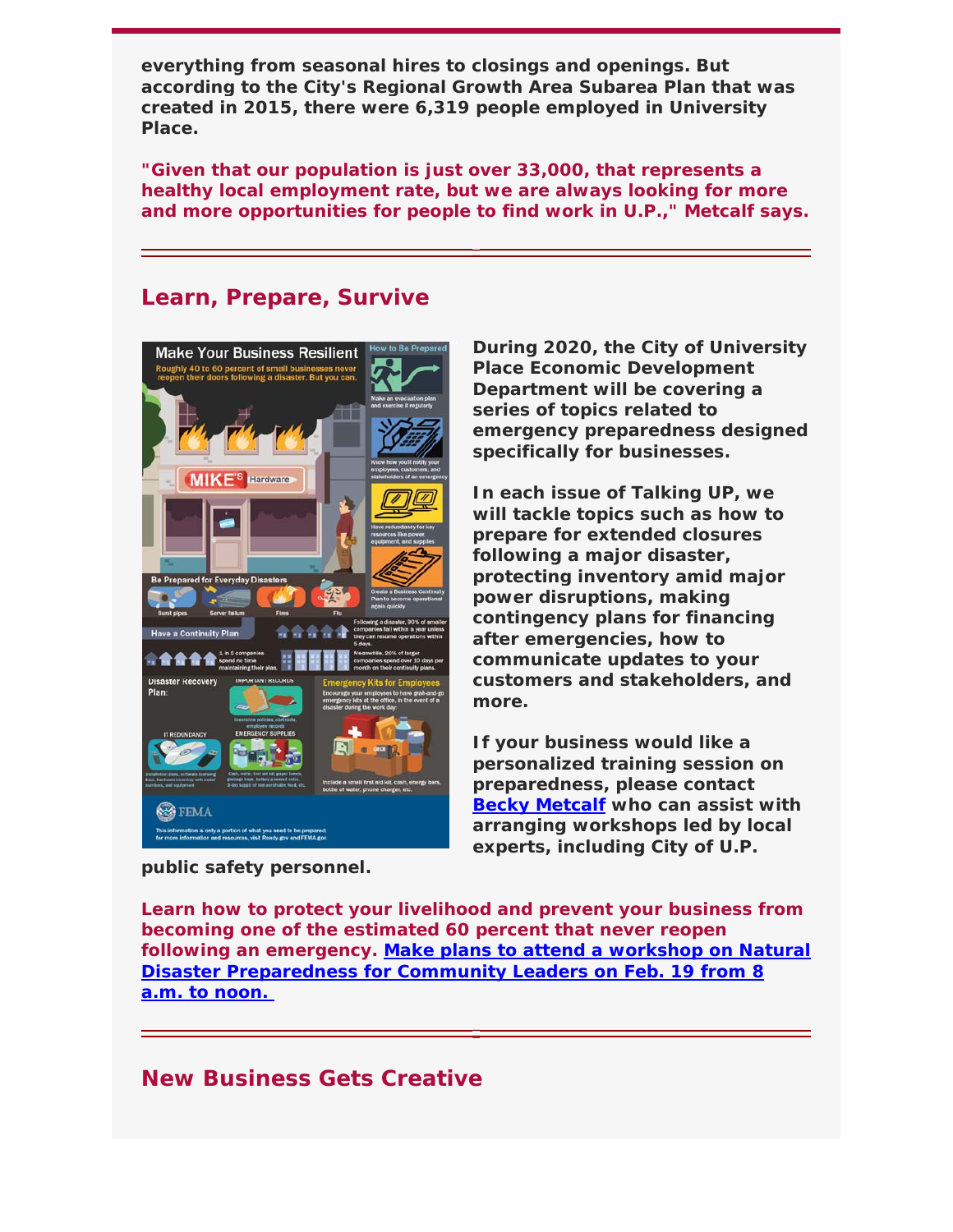

**U.P.'s newest business is out to prove that creativity isn't just for kids. Creative & Company, an art studio at 7406 27th St. W., offers art camps, workshops and private events for aspiring Picassos of all ages. The business celebrated its official grand opening earlier this month with a ribbon cutting and tours of the studio.** 

**Creative & Company provides a bright, open and colorful space for trying out new art forms while making new friends. Owner Mailani Cappaert says her space encourages young children to socialize and become more confident through art play groups, crafts and workshops.** 

**Their studio targets two age ranges, from children ages 2-and-a-half to 5 and ages 7 to 12. For younger children, sensory play is offered and fun art activities bolster their fine motor, problem-solving and social skills. The older age group can participate in crafts during Open Studio time, when they are encouraged to utilize the array of art supplies throughout the studio. There are also workshops and camps with themes such as slime, tiny home, unicorn, and galaxy camp, to name a few.** 

**But Creative & Company offers programming for teens and adults, too. During the holidays, the studio was buzzing with creativity as elves young and old alike participated in special nutcracker workshops. "We see children's creative sides come out every day, but this workshop really brought out the creative side from the adults, too," says Cappaert. Given the response, she plans to hold themed open art nights such as Mom's Night** 



**A few of the more than 100 nutcrackers that were created during special workshops during the holidays.**

**Out, Family Nights, and more. The studio is also available for birthday parties and other private events.** 

**To learn more about upcoming workshops and events and to see a gallery of smile-inducing works of art, be sure to visit Creative & Company's website.**

### **Let Us Help You Get the Word Out**

**In 2020, the Economic Development Department would like to highlight news from our local business community in each issue of**  *Headlines***, the City's e-newsletter that is published every other Wednesday.**